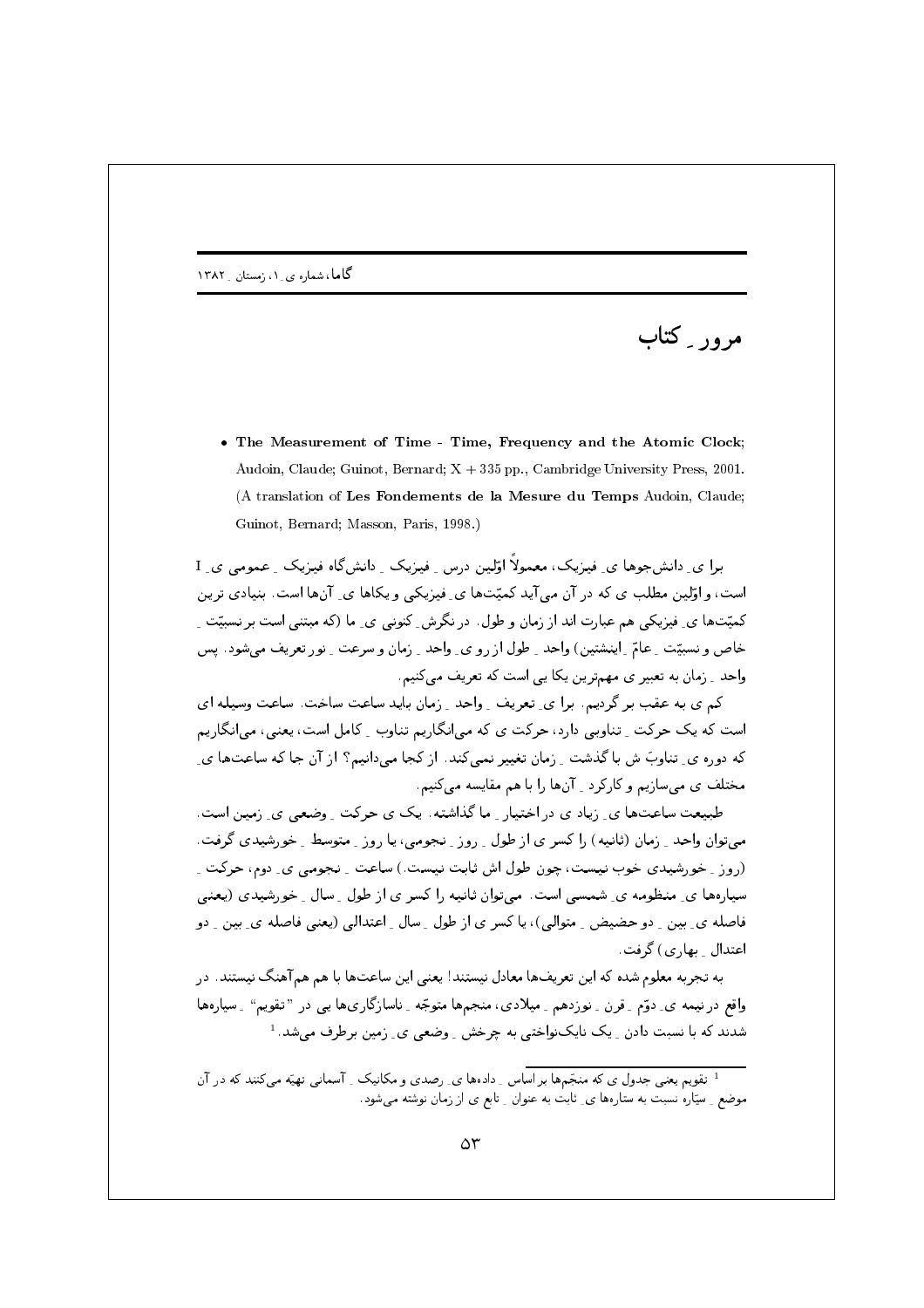امّا تعریف ِ امروزی ی ِ ثانیه هیچ یک از این دو نیست. امروز ثانیه را بر اساس ِ ساعت ِ اتمی تعریف می کنیم، ساعت ی که بر اساس ِ گذارها ی ِ اتم ِ سِرْیُم کار می کند.

سنجش په زمان دو وجه دارد. یک ی سنجش پیازهها ی زمانی، دیگری بر افراشتن پیک مختصه ی ِ زمانی برا ی ِ ثبت ِ زمان ِ ِ روی دادن ِ رویدادها. برا ی ِ وجه ِ اوّل باید کرونومتر ساخت، یعنی وسیله ای که می تواند یک بازه ی ِ زمانی را بسنجد. برا ی ِ وجه ِ ِ دوّم باید ساعت ی داشته باشیم که پیوسته کار کند (تقویم). تقویم ِ روزمره در واقع ساعت ی است (با دقت ِ روز) که در یک زمان ِ خاصّ ی صفر شده، و روزها را پیایبی می شمارد. اگر دقّت ِ روز برا ی ِ مان کافبی باشد (مثلاً برا ی ِ ثبت ِ رویدادها ی ِ سیاسی) به همان تقویم ِ متداول اکتفا میکنیم. امّا فیزیکپیشهها به دقّت ِ خیل ی بیش تر ی برا ی ِ ثبت ِ زمان ِ روی دادن ِ رویدادها نیاز دارند.

وجه ِ دوّم ِ زمانسنجی در واقع بر افراشتن ِ یک مختصّه ی ِ زمانی در فضازمان ِ اطراف ِ خود ِ مان است، و این کار با توجّه به دقّت ساعتهای ِ اتمی ی ِ امروزی، بدون ِ ملاحظهها ی ِ نسبیّتِعامّی ممکن نیست.

کتاب -اُدوان و گینو که ابتدا به زبان - فرانسه چاپ شده و ترجمه ی -انگلیسی ی -آن را کمبریج منتشر کرده، متن ی است بسیار خواندنی در باره ی ِ این هر دو وجه ِ ِ زمانِسنجی، و تقریباً همه ی ِ مطالب ۔ مرتبط با این دو وجه ۔ زمان سنجی را می یوشاند.

نویسندهها ی ِ کتاب کاملاً بر جوانب ِ مسئله ی ِ سنجش ِ زمان (در هر دو وجه) متخصّص و صاحب:نظر اند. اُدوان سیزده سال رئیس <sub>-</sub> آزمایشگاه <sub>-</sub> ساعت <sub>-</sub> اتمی <sup>2</sup> بوده؛ گینو هم بیستوچهار سال رئیس ِ دفتر ِ بینالمللی ی ِ زمان <sup>3</sup> بوده.

این کتاب که 256 مرجع دارد، X+335 صفحه است در 9 فصل. فصلها پش عبارت انداز 1) مقدَّمه، 2) اصلها ي ِ سنجش ِ زمان، 3) سنجش ِ زمان و مدلها ي ِ نظري، 4) تحوَّل ِ سنجش ِ زمان، 5) زمان ِ ساعت، 6) استانداردها ی ِ اتمی ی ِ بِسامد، 7) سنجش ِ اتمی ی ِ زمان، 8) زمانها ی ِ نجومي، 9) کا,پردها ي زمان و پسامد په مادقيق. أحمد شريعتي

. Time, Temporality, Now: Experiencing Time and Concepts of Time in an Interdisciplinary Perspective; Harald Atmanspacher & Eva Tuhnau (editors);  $X + 396$  pp, Springer, 1997.

این کتاب مجموعه ای است از 23 مقاله که در 4 بخش مرتّب شده اند. بخش M ، فلسفه ی طبیعی ی ـ زمان (7 مقاله)، بخش \_ II، درک و زمان (5 مقاله)، بخش \_ III، نسبیّت و گرانش (4 مقاله)، بخش \_ IV، نظریّه ی ِ کوانتمی ی ِ نانسبیّتی (7 مقاله).

Labboratoire de l'horloge atomique, Orsay

Bureau international de l'heure